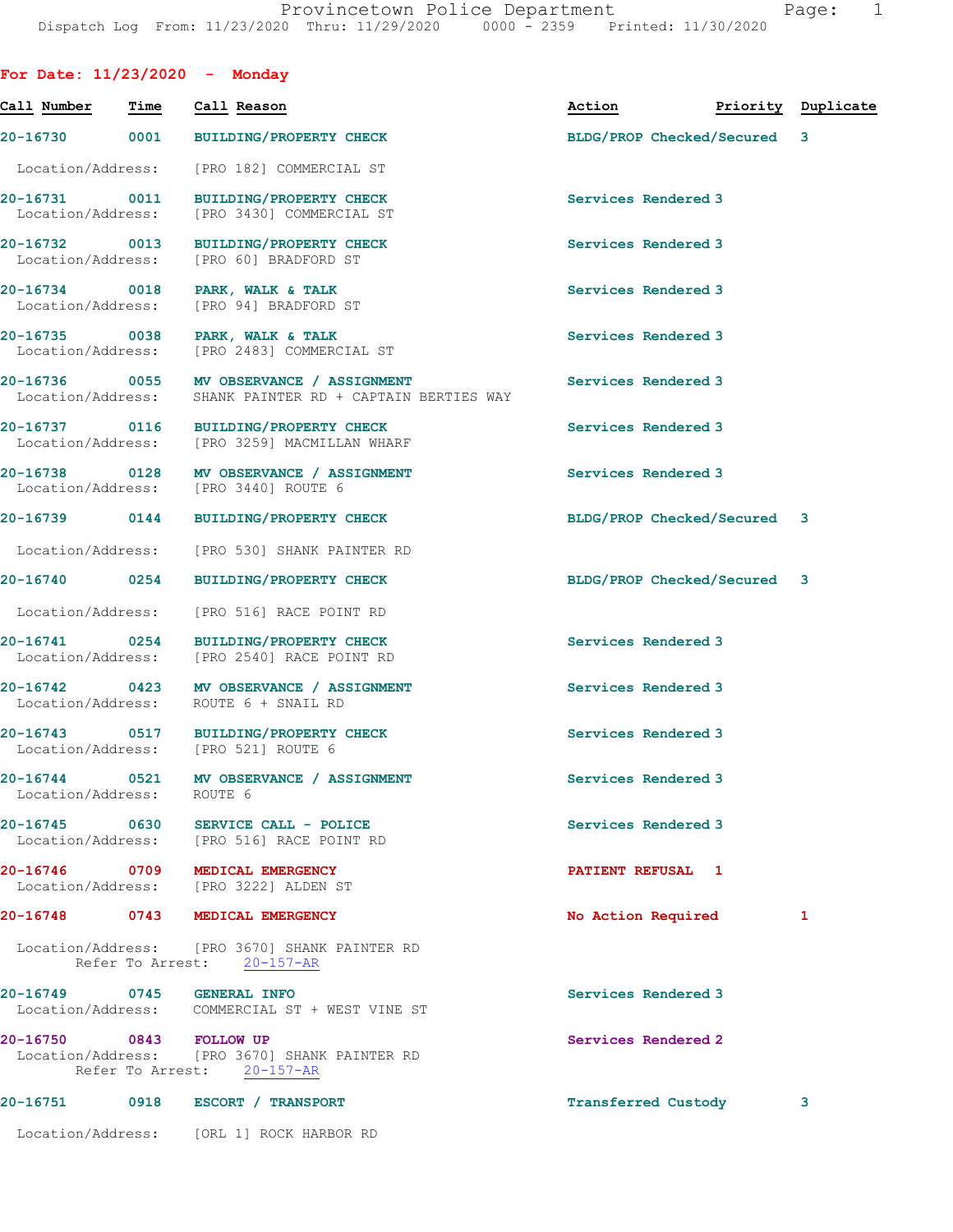|                                            | Provincetown Police Department<br>Dispatch Log From: 11/23/2020 Thru: 11/29/2020 0000 - 2359 Printed: 11/30/2020 | Page:                         | 2 |
|--------------------------------------------|------------------------------------------------------------------------------------------------------------------|-------------------------------|---|
|                                            | Refer To Arrest: 20-157-AR                                                                                       |                               |   |
| 20-16752 1037 MEDICAL EMERGENCY            | Location/Address: [PRO 3222] ALDEN ST                                                                            | PATIENT REFUSAL 1             |   |
| 20-16753 1154 ALARM - FIRE                 | Location/Address: [PRO 4019] HARBOR HILL RD                                                                      | False Alarm 1                 |   |
| 20-16755 1215 ASSIST CITIZEN               |                                                                                                                  | 3<br>Referred to Other Agency |   |
|                                            | Location/Address: [PRO 3210] LONG POINT LIGHTHOUS ST                                                             |                               |   |
|                                            | Location/Address: [PRO 2905] HOWLAND ST                                                                          | Extinguished 1                |   |
|                                            | 20-16757 1318 HARASSMENT / THREATS<br>Location/Address: [PRO 512] PRINCE ST                                      | $\overline{2}$<br>SPOKEN TO   |   |
| 20-16758 1452 GENERAL INFO                 |                                                                                                                  | 3<br>No Action Required       |   |
|                                            | Location/Address: [PRO 537] SHANK PAINTER RD                                                                     |                               |   |
|                                            | 20-16759 1454 SERVICE CALL - POLICE<br>Location/Address: [PRO 569] WINSLOW ST                                    | Services Rendered 3           |   |
|                                            | 20-16761 1531 ASSIST CITIZEN<br>Location/Address: [PRO 542] SHANK PAINTER RD                                     | Services Rendered 3           |   |
|                                            | 20-16760 1535 BUILDING/PROPERTY CHECK                                                                            | BLDG/PROP Checked/Secured 3   |   |
|                                            | Location/Address: [PRO 512] PRINCE ST                                                                            |                               |   |
| 20-16764 1552 MV COLLISION                 | Location/Address: [PRO 3912] SHANK PAINTER RD                                                                    | Services Rendered 1           |   |
|                                            | 20-16763 1553 MV OBSERVANCE / ASSIGNMENT<br>Location/Address: HIGH POLE HILL + BRADFORD ST                       | Services Rendered 3           |   |
| 20-16767 1742 911 - GENERAL                | Location/Address: [PRO 437] FREEMAN ST                                                                           | SPOKEN TO 1                   |   |
|                                            | 20-16766 1743 MV OBSERVANCE / ASSIGNMENT<br>Location/Address: [PRO 4136] BRADFORD ST                             | Services Rendered 3           |   |
| 20-16768 1748 GENERAL INFO                 |                                                                                                                  | No Action Required<br>3       |   |
|                                            | Location/Address: [PRO 516] RACE POINT RD                                                                        |                               |   |
| 20-16769 1757 HAZARDS<br>Location/Address: | BRADFORD ST EXT + SPINNAKER LN                                                                                   | Services Rendered 2           |   |
|                                            | 20-16770 1802 PARK, WALK & TALK<br>Location/Address: [PRO 539] SHANK PAINTER RD                                  | Services Rendered 3           |   |
| 20-16771 1905 GENERAL INFO                 |                                                                                                                  | No Action Required<br>3       |   |
|                                            | Location/Address: [PRO 542] SHANK PAINTER RD                                                                     |                               |   |
|                                            | 20-16773 2022 BUILDING/PROPERTY CHECK                                                                            | Services Rendered 3           |   |

20-16774 2026 MV OBSERVANCE / ASSIGNMENT Services Rendered 3

Location/Address: [PRO 2483] COMMERCIAL ST

Location/Address: [PRO 106] COMMERCIAL ST

20-16775 2032 NOISE COMPLAINT **Services Rendered 3** Location/Address: [PRO 518] RACE POINT RD

20-16776 2125 BUILDING/PROPERTY CHECK BLDG/PROP Checked/Secured 3

Location/Address: [PRO 539] SHANK PAINTER RD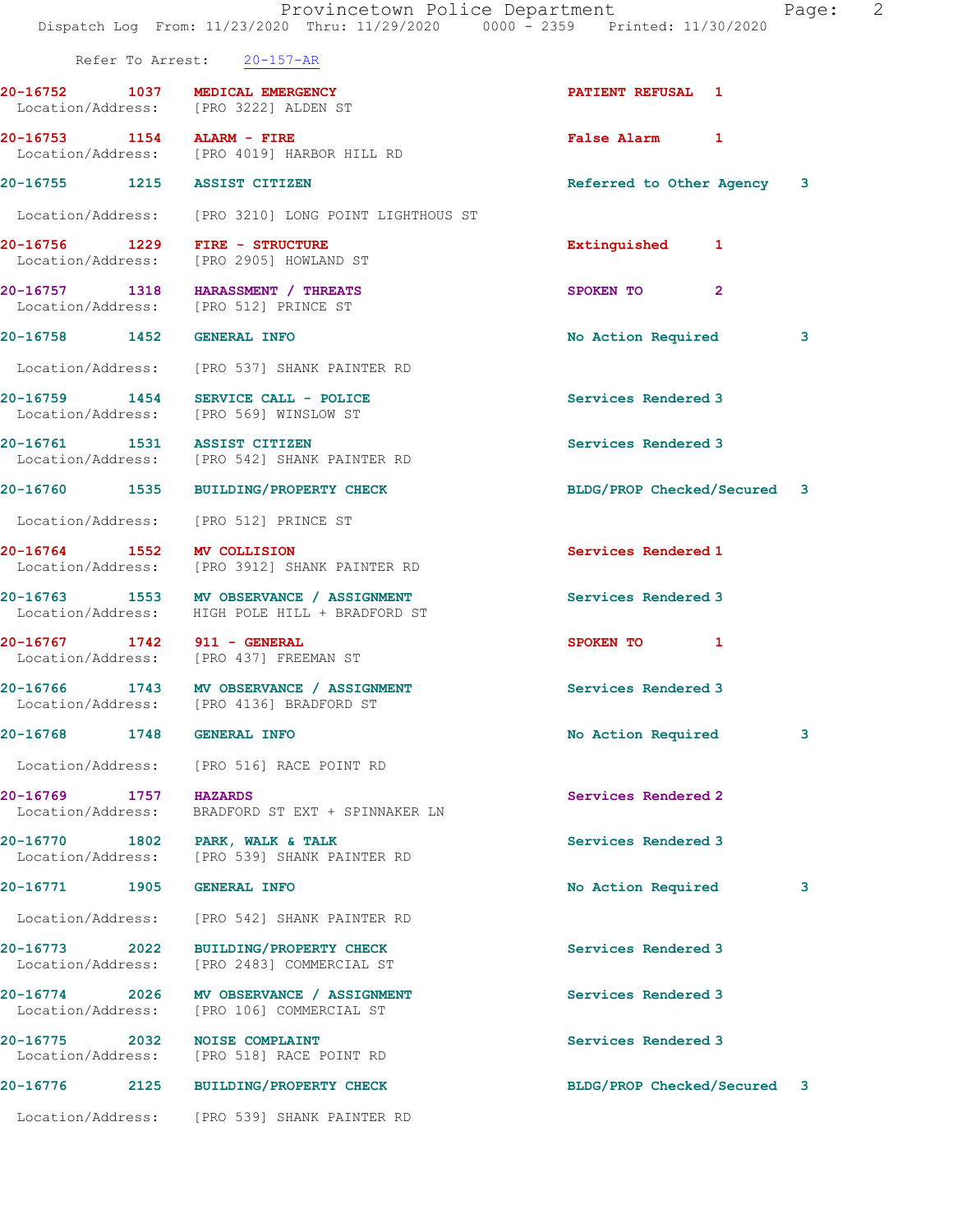|                                  | Provincetown Police Department                                                                   |                             | $\mathcal{S}$<br>Page: |
|----------------------------------|--------------------------------------------------------------------------------------------------|-----------------------------|------------------------|
|                                  | Dispatch Log From: 11/23/2020 Thru: 11/29/2020 0000 - 2359 Printed: 11/30/2020                   |                             |                        |
|                                  | 20-16777 2128 BUILDING/PROPERTY CHECK<br>Location/Address: [PRO 512] PRINCE ST                   | Services Rendered 3         |                        |
|                                  | 20-16778 2138 BUILDING/PROPERTY CHECK<br>Location/Address: [PRO 2483] COMMERCIAL ST              | Services Rendered 3         |                        |
|                                  | 20-16779 2148 BUILDING/PROPERTY CHECK<br>Location/Address: [PRO 2540] RACE POINT RD              | Services Rendered 3         |                        |
| For Date: $11/24/2020 -$ Tuesday |                                                                                                  |                             |                        |
|                                  | 20-16782 0003 BUILDING/PROPERTY CHECK                                                            | BLDG/PROP Checked/Secured 3 |                        |
|                                  | Location/Address: [PRO 512] PRINCE ST                                                            |                             |                        |
|                                  | 20-16783 0014 BUILDING/PROPERTY CHECK<br>Location/Address: [PRO 2206] PILGRIMS LANDING           | Services Rendered 3         |                        |
|                                  | 20-16785 0027 BUILDING/PROPERTY CHECK<br>Location/Address: [PRO 2483] COMMERCIAL ST              | Services Rendered 3         |                        |
| Location/Address:                | 20-16786 0029 MV OBSERVANCE / ASSIGNMENT<br>ROUTE 6                                              | Services Rendered 3         |                        |
|                                  | 20-16787 0054 MV OBSERVANCE / ASSIGNMENT<br>Location/Address: BRADFORD ST + HOWLAND ST           | Services Rendered 3         |                        |
|                                  | 20-16788 0130 BUILDING/PROPERTY CHECK<br>Location/Address: [PRO 60] BRADFORD ST                  | Services Rendered 3         |                        |
|                                  | 20-16789 0134 BUILDING/PROPERTY CHECK<br>Location/Address: [PRO 2540] RACE POINT RD              | Services Rendered 3         |                        |
|                                  | 20-16790 0140 BUILDING/PROPERTY CHECK<br>Location/Address: [PRO 3259] MACMILLAN WHARF            | Services Rendered 3         |                        |
| 20-16792 0153 MV STOP            |                                                                                                  | Citation / Warning Issued 3 |                        |
|                                  | Location/Address: [PRO 2513] ROUTE 6                                                             |                             |                        |
|                                  | 20-16791 0154 BUILDING/PROPERTY CHECK                                                            | BLDG/PROP Checked/Secured 3 |                        |
|                                  | Location/Address: [PRO 2905] HOWLAND ST                                                          |                             |                        |
|                                  | 20-16793 0213 MV OBSERVANCE / ASSIGNMENT<br>Location/Address: ROUTE 6 + SNAIL RD                 | Services Rendered 3         |                        |
|                                  | 20-16794 0216 MV OBSERVANCE / ASSIGNMENT<br>Location/Address: JEROME SMITH RD + SHANK PAINTER RD | Services Rendered 3         |                        |
|                                  | 20-16795 0227 BUILDING/PROPERTY CHECK                                                            | BLDG/PROP Checked/Secured 3 |                        |
|                                  | Location/Address: [PRO 488] MAYFLOWER ST                                                         |                             |                        |
|                                  | 20-16796 0237 BUILDING/PROPERTY CHECK                                                            | BLDG/PROP Checked/Secured 3 |                        |
|                                  | Location/Address: [PRO 569] WINSLOW ST                                                           |                             |                        |
|                                  | 20-16797 0254 MV OBSERVANCE / ASSIGNMENT<br>Location/Address: BRADFORD ST + HOWLAND ST           | Services Rendered 3         |                        |
|                                  | 20-16798 0357 BUILDING/PROPERTY CHECK                                                            | BLDG/PROP Checked/Secured 3 |                        |
|                                  | Location/Address: [PRO 516] RACE POINT RD                                                        |                             |                        |
|                                  | 20-16799 0441 BUILDING/PROPERTY CHECK                                                            | BLDG/PROP Checked/Secured 3 |                        |
|                                  | Location/Address: [PRO 530] SHANK PAINTER RD                                                     |                             |                        |
|                                  | 20-16800 0516 MV OBSERVANCE / ASSIGNMENT                                                         | Services Rendered 3         |                        |
|                                  |                                                                                                  |                             |                        |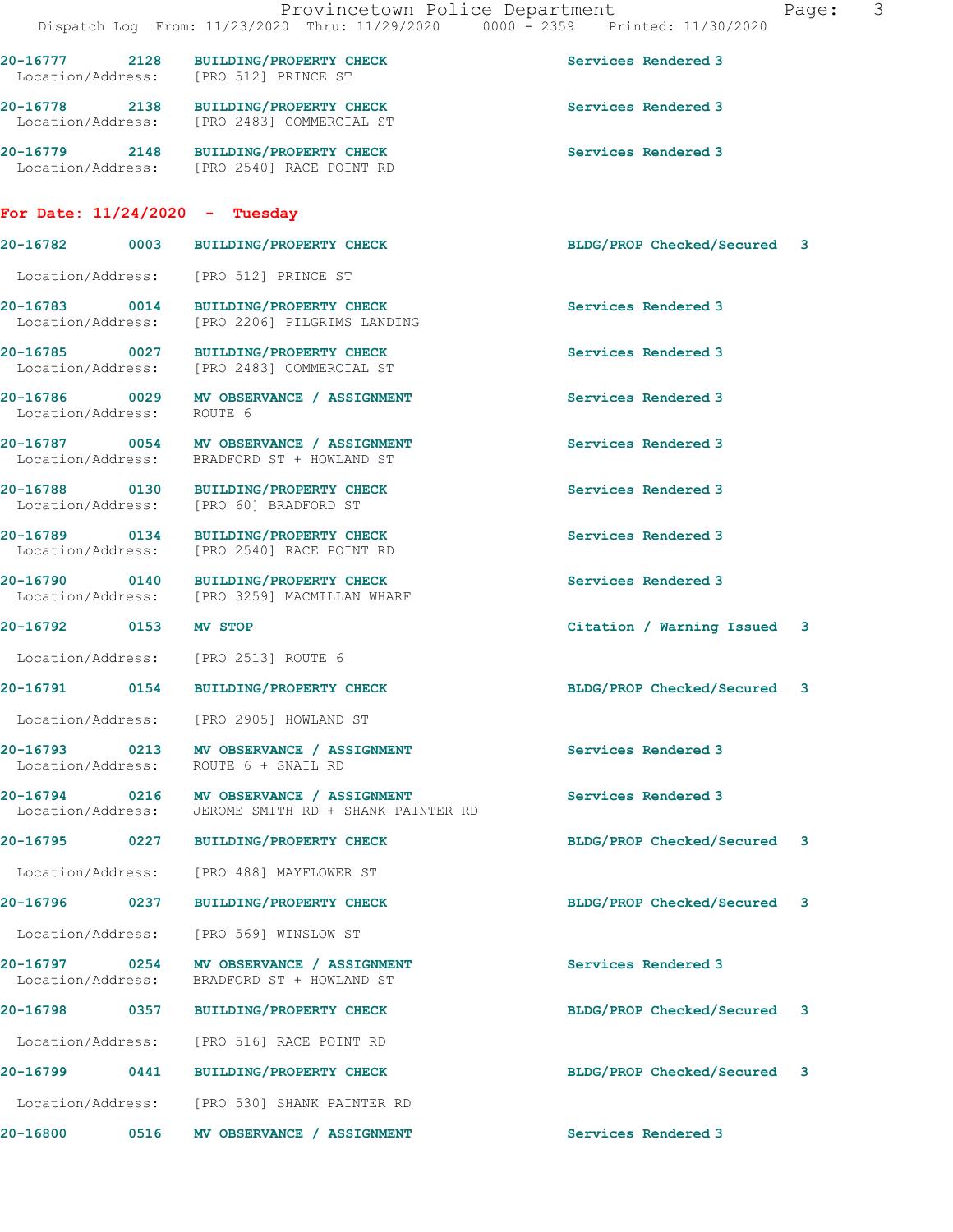|                           | Dispatch Log From: 11/23/2020 Thru: 11/29/2020 0000 - 2359 Printed: 11/30/2020                          | Provincetown Police Department | Page: | 4 |
|---------------------------|---------------------------------------------------------------------------------------------------------|--------------------------------|-------|---|
|                           | Location/Address: [PRO 3440] ROUTE 6                                                                    |                                |       |   |
|                           | 20-16801 0517 MEDICAL EMERGENCY                                                                         | Transported to Hospital 1      |       |   |
|                           | Location/Address: [PRO 3222] ALDEN ST                                                                   |                                |       |   |
|                           | 20-16802 0523 MV OBSERVANCE / ASSIGNMENT<br>Location/Address: [PRO 3703] ROUTE 6                        | Services Rendered 3            |       |   |
|                           | 20-16803 0600 SERVICE CALL - POLICE                                                                     | Transported to Hospital        | 3     |   |
|                           | Location/Address: [PRO 516] RACE POINT RD                                                               |                                |       |   |
|                           | 20-16804 0612 MEDICAL EMERGENCY                                                                         | Transported to Hospital        | 1     |   |
|                           | Location/Address: [PRO 3222] ALDEN ST                                                                   |                                |       |   |
|                           | 20-16805 0755 SERVICE CALL - POLICE<br>Location/Address: [PRO 569] WINSLOW ST                           | Services Rendered 3            |       |   |
|                           | 20-16808 0920 MEDICAL EMERGENCY<br>Location/Address: [PRO 60] BRADFORD ST<br>Refer To $P/C$ : 20-158-AR | PATIENT REFUSAL 1              |       |   |
| 20-16809 1131 ASSAULT     | Location/Address: [PRO 1720] COMMERCIAL ST                                                              | SPOKEN TO<br>$\blacksquare$    |       |   |
|                           | 20-16810 1204 911 - GENERAL                                                                             | No Action Required             | 1     |   |
|                           | Location/Address: [PRO 2490] PROVINCELANDS RD                                                           |                                |       |   |
| 20-16812 1246             | MEDICAL EMERGENCY<br>Location/Address: [PRO 2909] COMMERCIAL ST                                         | PATIENT REFUSAL 1              |       |   |
|                           | 20-16813 1304 MEDICAL EMERGENCY                                                                         | Transported to Hospital 1      |       |   |
|                           | Location/Address: [PRO 900] COURT ST                                                                    |                                |       |   |
| 20-16814 1338 FOLLOW UP   | Location/Address: [PRO 1196] BRADFORD ACRES RD<br>Refer To $P/C$ : 20-158-AR                            | Services Rendered 2            |       |   |
| 20-16815 1352             | <b>BUILDING/PROPERTY CHECK</b><br>Location/Address: [PRO 3259] MACMILLAN WHARF                          | Services Rendered 3            |       |   |
|                           | 20-16816 1414 BUILDING/PROPERTY CHECK<br>Location/Address: [PRO 2206] PILGRIMS LANDING                  | Services Rendered 3            |       |   |
|                           | 20-16817 1451 SERVICE CALL - POLICE<br>Location/Address: [PRO 569] WINSLOW ST                           | Services Rendered 3            |       |   |
|                           | 20-16818 1501 LOST PROPERTY<br>Location/Address: [PRO 542] SHANK PAINTER RD                             | Services Rendered 3            |       |   |
|                           | 20-16820 1545 MV OBSERVANCE / ASSIGNMENT<br>Location/Address: SHANK PAINTER RD + BRADFORD ST            | Services Rendered 3            |       |   |
| 20-16821 1605 MV STOP     | Location/Address: [PRO 3296] SHANK PAINTER RD                                                           | <b>VERBAL WARNING 3</b>        |       |   |
|                           | 20-16823 1749 MV OBSERVANCE / ASSIGNMENT<br>Location/Address: SHANK PAINTER RD + BROWNE ST              | Services Rendered 3            |       |   |
| Location/Address:         | 20-16824 1750 MV OBSERVANCE / ASSIGNMENT<br>COMMERCIAL ST + SNAIL RD                                    | Services Rendered 3            |       |   |
| Location/Address: ROUTE 6 | 20-16825 1923 MV COLLISION                                                                              | Services Rendered 1            |       |   |
|                           | 20-16826 1947 MV OBSERVANCE / ASSIGNMENT<br>Location/Address: [PRO 3440] ROUTE 6                        | Services Rendered 3            |       |   |
|                           |                                                                                                         |                                |       |   |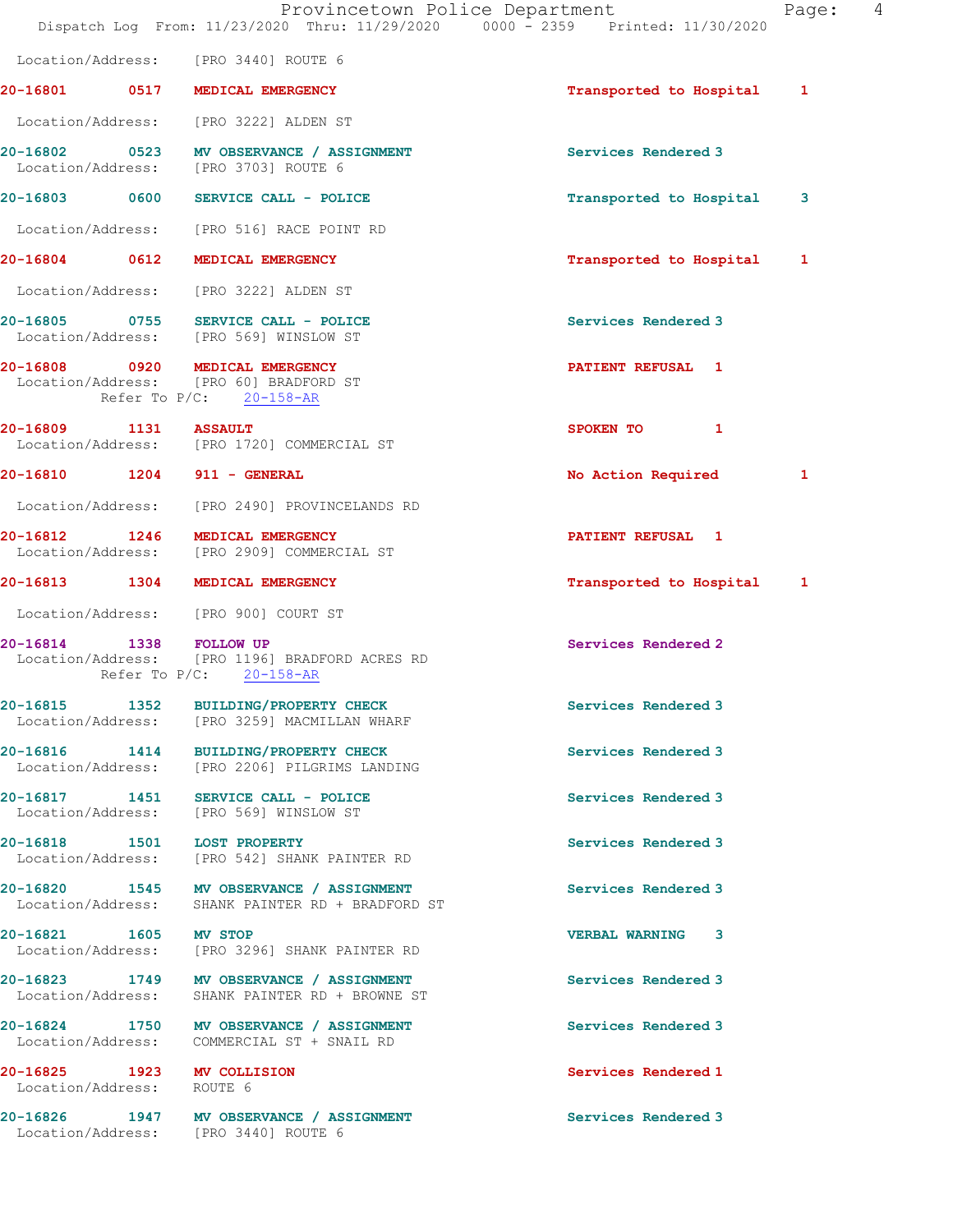| 20-16827 2017<br>Location/Address: | BUILDING/PROPERTY CHECK<br>[PRO 2491] COMMERCIAL ST                                   | Services Rendered 3            |
|------------------------------------|---------------------------------------------------------------------------------------|--------------------------------|
| 20-16828 2021<br>Location/Address: | <b>BUILDING/PROPERTY CHECK</b><br>[PRO 3259] MACMILLAN WHARF                          | Services Rendered 3            |
| 20-16829 2052<br>Location/Address: | <b>BUILDING/PROPERTY CHECK</b><br>[PRO 2540] RACE POINT RD                            | Services Rendered 3            |
| 20-16831 2150<br>Location/Address: | <b>BUILDING/PROPERTY CHECK</b><br>[PRO 537] SHANK PAINTER RD                          | Services Rendered 3            |
| 20-16832 2308 GENERAL INFO         | Location/Address: [PRO 542] SHANK PAINTER RD                                          | Services Rendered 3            |
| For Date: $11/25/2020$ - Wednesday |                                                                                       |                                |
| 20-16834<br>0000                   | BUILDING/PROPERTY CHECK                                                               | BLDG/PROP Checked/Secured 3    |
|                                    | Location/Address: [PRO 444] HIGH POLE HILL                                            |                                |
| 20-16835 0002<br>Location/Address: | BUILDING/PROPERTY CHECK<br>[PRO 2483] COMMERCIAL ST                                   | Services Rendered 3            |
| 20-16836 0005                      | <b>BUILDING/PROPERTY CHECK</b><br>Location/Address: [PRO 2206] PILGRIMS LANDING       | Services Rendered 3            |
| Location/Address:                  | 20-16838 0044 MV OBSERVANCE / ASSIGNMENT<br>[PRO 3440] ROUTE 6                        | Services Rendered 3            |
| 20-16839 0208                      | <b>BUILDING/PROPERTY CHECK</b>                                                        | BLDG/PROP Checked/Secured 3    |
| Location/Address:                  | [PRO 530] SHANK PAINTER RD                                                            |                                |
| 20-16840 0216<br>Location/Address: | <b>BUILDING/PROPERTY CHECK</b><br>[PRO 2540] RACE POINT RD                            | Services Rendered 3            |
| 20-16841 0227                      | <b>BUILDING/PROPERTY CHECK</b>                                                        | BLDG/PROP Checked/Secured 3    |
|                                    | Location/Address: [PRO 3430] COMMERCIAL ST                                            |                                |
|                                    | 20-16842 0455 BUILDING/PROPERTY CHECK                                                 | BLDG/PROP Checked/Secured<br>3 |
|                                    | Location/Address: [PRO 3296] SHANK PAINTER RD                                         |                                |
|                                    | 20-16843 0459 BUILDING/PROPERTY CHECK<br>Location/Address: [PRO 3259] MACMILLAN WHARF | Services Rendered 3            |
|                                    | 20-16844 0519 MV OBSERVANCE / ASSIGNMENT<br>Location/Address: [PRO 521] ROUTE 6       | Services Rendered 3            |
|                                    | Location/Address: [PRO 516] RACE POINT RD                                             | Services Rendered 3            |
|                                    | 20-16847 0854 BUILDING/PROPERTY CHECK<br>Location/Address: [PRO 526] RYDER ST EXT     | Services Rendered 3            |
| 20-16848 0929 LANDLORD / TENANT    | Location/Address: [PRO 1620] BRADFORD ST                                              | Services Rendered 2            |
| 20-16849 0940 MV COLLISION         | Location/Address: [PRO 337] COMMERCIAL ST                                             | Services Rendered 1            |
| 20-16850 0944 MV STOP              | Location/Address: BRADFORD ST + PEARL ST                                              | <b>VERBAL WARNING 3</b>        |
| 20-16852 1151 FOLLOW UP            | Location/Address: [PRO 542] SHANK PAINTER RD<br>Refer To $P/C$ : 20-158-AR            | Services Rendered 2            |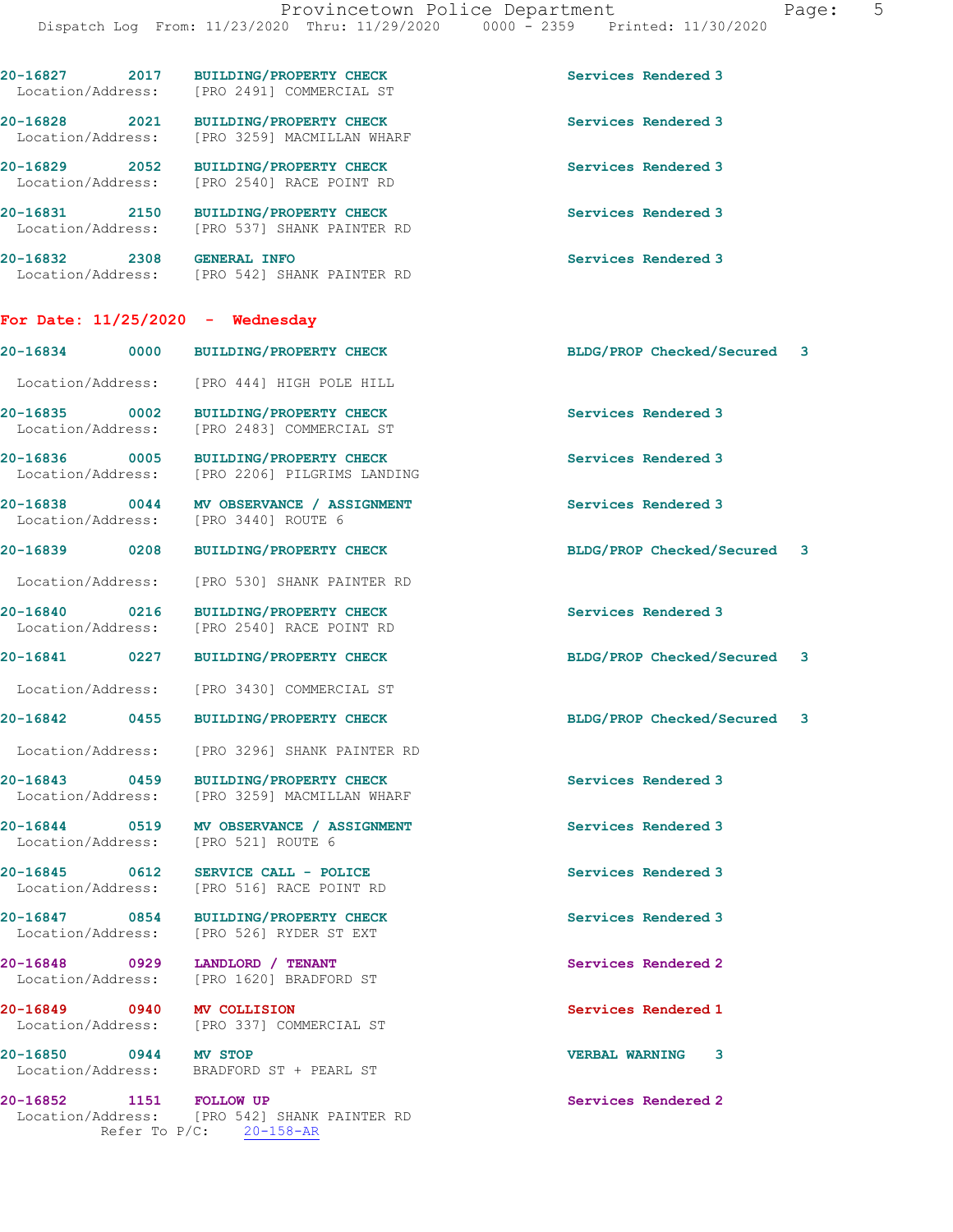20-16853 1204 911 - GENERAL Services Rendered 1 Location/Address: [PRO 3296] SHANK PAINTER RD

20-16855 1301 MV OBSERVANCE / ASSIGNMENT Services Rendered 3 Location/Address: ROUTE 6 + SNAIL RD

20-16856 1302 MV STOP VERBAL WARNING 3 Location/Address: ROUTE 6

20-16858 1344 ANIMAL CALL Services Rendered 2 Location/Address: [PRO 396] COMMERCIAL ST

20-16857 1347 BUILDING/PROPERTY CHECK Services Rendered 3 Location/Address: [PRO 2206] PILGRIMS LANDING

Location/Address: [PRO 1351] COMMERCIAL ST

20-16863 1710 MV OBSERVANCE / ASSIGNMENT Services Rendered 3 Location/Address: SHANK PAINTER RD + BROWNE ST

20-16864 1711 MV OBSERVANCE / ASSIGNMENT Services Rendered 3 Location/Address: ROUTE 6 + CONWELL ST

20-16865 1754 BUILDING/PROPERTY CHECK Services Rendered 3 Location/Address: [PRO 512] PRINCE ST

20-16866 1908 MV OBSERVANCE / ASSIGNMENT Services Rendered 3 Location/Address: COMMERCIAL ST + SNAIL RD

20-16867 1928 ALARM - FIRE Services Rendered 1 Location/Address: [PRO 2597] CREEK HILL RD

20-16868 2005 MV OBSERVANCE / ASSIGNMENT Services Rendered 3 Location/Address: BRADFORD ST + ALLERTON ST

20-16869 2040 BUILDING/PROPERTY CHECK Services Rendered 3 Location/Address: [PRO 519] RACE POINT RD

20-16870 2200 BUILDING/PROPERTY CHECK Services Rendered 3 Location/Address: [PRO 3430] COMMERCIAL ST

20-16871 2221 MV OBSERVANCE / ASSIGNMENT Services Rendered 3 Location/Address: STANDISH ST + BRADFORD ST

20-16872 2227 BUILDING/PROPERTY CHECK Services Rendered 3 Location/Address: [PRO 440] HARRY KEMP WAY

20-16873 2227 ASSIST CITIZEN Services Rendered 3 Location/Address: [PRO 2364] COMMERCIAL ST

20-16875 2344 MV OBSERVANCE / ASSIGNMENT Services Rendered 3 Location/Address: [PRO 94] BRADFORD ST

20-16876 2349 911 - GENERAL Services Rendered 1 Location/Address: [PRO 1716] WINSLOW ST

For Date: 11/26/2020 - Thursday

| MV STOP                        | <b>VERBAL WARNING</b>                                                              |  |
|--------------------------------|------------------------------------------------------------------------------------|--|
| SHANK PAINTER RD + BRADFORD ST |                                                                                    |  |
| <b>MV STOP</b>                 | Arrest(s) Made                                                                     |  |
|                                |                                                                                    |  |
|                                |                                                                                    |  |
| Location/Address:              | 0008<br>0040<br>Location/Address: [PRO 2513] ROUTE 6<br>Refer To Arrest: 20-159-AR |  |

20-16880 0057 ALARM - GENERAL Referred to Other Agency 1

20-16859 1436 SUSPICIOUS ACTIVITY BLDG/PROP Checked/Secured 2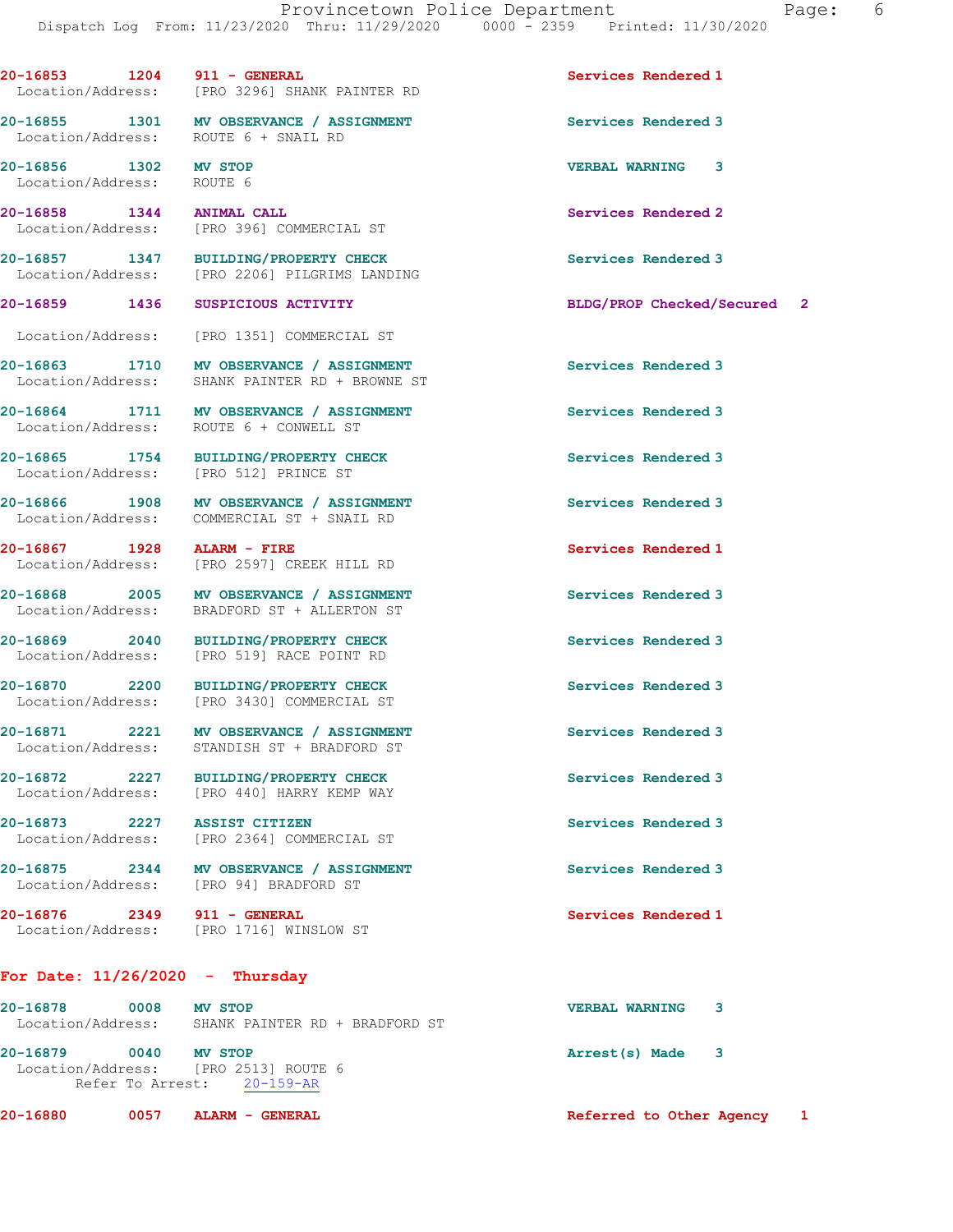|                                    | Provincetown Police Department<br>Dispatch Log From: 11/23/2020 Thru: 11/29/2020 0000 - 2359 Printed: 11/30/2020 |                             | 7<br>Page:   |
|------------------------------------|------------------------------------------------------------------------------------------------------------------|-----------------------------|--------------|
|                                    | Location/Address: [PRO 1716] WINSLOW ST                                                                          |                             |              |
|                                    | 20-16881 0624 FLIGHT COVERAGE<br>Location/Address: [PRO 516] RACE POINT RD                                       | Services Rendered 3         |              |
|                                    | 20-16882 0741 HARASSMENT / THREATS<br>Location/Address: [PRO 1720] COMMERCIAL ST                                 | SPOKEN TO<br>$\mathbf{2}$   |              |
|                                    | 20-16883 0913 BUILDING/PROPERTY CHECK<br>Location/Address: [PRO 526] RYDER ST EXT                                | Services Rendered 3         |              |
|                                    | 20-16884 0951 MEDICAL EMERGENCY                                                                                  | Transported to Hospital 1   |              |
|                                    | Location/Address: [PRO 917] FORTUNA RD                                                                           |                             |              |
| 20-16885 1102 LOST PROPERTY        | Location/Address: [PRO 542] SHANK PAINTER RD                                                                     | Services Rendered 3         |              |
| 20-16886 1144 MV COLLISION         | Location/Address: SOPER ST + TREMONT ST<br>Refer To Accident: 20-69-AC                                           | Vehicle Towed 1             |              |
| 20-16887 1334 ALARM - FIRE         |                                                                                                                  | No Action Required          | 1            |
|                                    | Location/Address: [PRO 2748] POINT ST                                                                            |                             |              |
|                                    | 20-16889 1354 MEDICAL EMERGENCY<br>Location/Address: [PRO 950] HOLWAY AVE                                        | PATIENT REFUSAL 1           |              |
|                                    | 20-16888 1356 BUILDING/PROPERTY CHECK<br>Location/Address: [PRO 2490] PROVINCELANDS RD                           | Services Rendered 3         |              |
| 20-16891 1603 ALARM - FIRE         | Location/Address: [PRO 4019] HARBOR HILL RD                                                                      | False Alarm 1               |              |
|                                    | 20-16892 1720 BUILDING/PROPERTY CHECK                                                                            | BLDG/PROP Checked/Secured 3 |              |
|                                    | Location/Address: [PRO 539] SHANK PAINTER RD                                                                     |                             |              |
|                                    | 20-16893 1724 BUILDING/PROPERTY CHECK<br>Location/Address: [PRO 2898] JEROME SMITH RD                            | Services Rendered 3         |              |
| 20-16894 1803<br>Location/Address: | BUILDING/PROPERTY CHECK<br>[PRO 571] ALDEN ST                                                                    | Services Rendered 3         |              |
| 20-16895 1812                      | MEDICAL EMERGENCY<br>Location/Address: [PRO 3075] SHANK PAINTER RD                                               | Services Rendered 1         |              |
| 20-16897<br>2315                   | <b>HAZARDS</b>                                                                                                   | Referred to Other Agency    | $\mathbf{2}$ |
|                                    | Location/Address: [PRO 606] CONWELL ST                                                                           |                             |              |
| For Date: $11/27/2020 -$ Friday    |                                                                                                                  |                             |              |
| 20-16900                           | 0024 BUILDING/PROPERTY CHECK                                                                                     | BLDG/PROP Checked/Secured 3 |              |
|                                    | Location/Address: [PRO 569] WINSLOW ST                                                                           |                             |              |
|                                    | 20-16901 0032 BUILDING/PROPERTY CHECK                                                                            | BLDG/PROP Checked/Secured 3 |              |
| Location/Address:                  | [PRO 488] MAYFLOWER ST                                                                                           |                             |              |
| 20-16902 0046<br>Location/Address: | MV OBSERVANCE / ASSIGNMENT<br>JEROME SMITH RD + SHANK PAINTER RD                                                 | Services Rendered 3         |              |
|                                    | 20-16903 0133 BUILDING/PROPERTY CHECK<br>Location/Address: [PRO 2540] RACE POINT RD                              | Services Rendered 3         |              |

20-16904 0200 BUILDING/PROPERTY CHECK BLDG/PROP Checked/Secured 3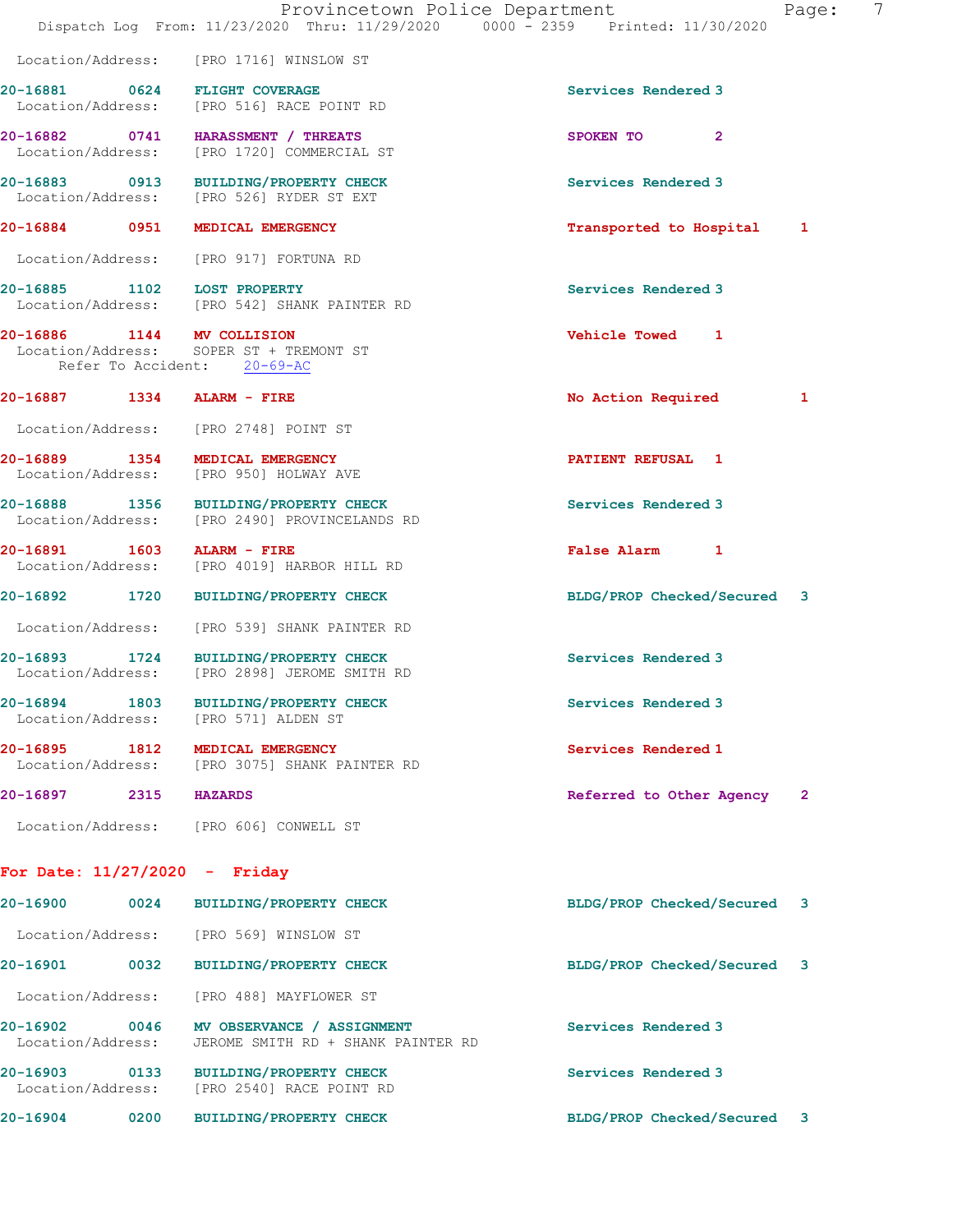|                                            |      | Dispatch Log From: 11/23/2020 Thru: 11/29/2020 0000 - 2359 Printed: 11/30/2020            | Provincetown Police Department | Page:          | 8 <sup>8</sup> |
|--------------------------------------------|------|-------------------------------------------------------------------------------------------|--------------------------------|----------------|----------------|
|                                            |      | Location/Address: [PRO 516] RACE POINT RD                                                 |                                |                |                |
|                                            |      | 20-16905 0231 BUILDING/PROPERTY CHECK                                                     | BLDG/PROP Checked/Secured 3    |                |                |
|                                            |      | Location/Address: [PRO 1989] COMMERCIAL ST                                                |                                |                |                |
|                                            |      | 20-16906 0406 BUILDING/PROPERTY CHECK                                                     | BLDG/PROP Checked/Secured 3    |                |                |
|                                            |      | Location/Address: [PRO 530] SHANK PAINTER RD                                              |                                |                |                |
|                                            |      | 20-16907 0410 BUILDING/PROPERTY CHECK                                                     | BLDG/PROP Checked/Secured 3    |                |                |
|                                            |      | Location/Address: [PRO 1638] COMMERCIAL ST                                                |                                |                |                |
|                                            |      | 20-16908 0510 MV OBSERVANCE / ASSIGNMENT<br>Location/Address: ROUTE 6 + SNAIL RD          | Services Rendered 3            |                |                |
|                                            |      | 20-16909 0520 MV OBSERVANCE / ASSIGNMENT<br>Location/Address: HARRY KEMP WAY + CONWELL ST | Services Rendered 3            |                |                |
|                                            |      | 20-16910 0552 HARASSMENT / THREATS<br>Location/Address: [PRO 2548] HOWLAND ST             | Services Rendered 2            |                |                |
|                                            |      | 20-16911 0658 MEDICAL EMERGENCY<br>Location/Address: [PRO 2548] HOWLAND ST                | <b>PATIENT REFUSAL 1</b>       |                |                |
|                                            |      | 20-16913 0747 SERVICE CALL - POLICE<br>Location/Address: [PRO 516] RACE POINT RD          | Services Rendered 3            |                |                |
|                                            |      | 20-16914 0808 911 - GENERAL<br>Location/Address: [PRO 4097] WINSLOW ST                    | SPOKEN TO 1                    |                |                |
| 20-16915 0947 MV STOP                      |      |                                                                                           | Citation / Warning Issued 3    |                |                |
|                                            |      | Location/Address: [PRO 1983] COMMERCIAL ST                                                |                                |                |                |
|                                            |      | 20-16916 0955 LOST PROPERTY<br>Location/Address: [PRO 542] SHANK PAINTER RD               | Services Rendered 3            |                |                |
|                                            |      | 20-16918 1014 SUSPICIOUS ACTIVITY<br>Location/Address: [PRO 1686] COMMERCIAL ST           | Services Rendered 2            |                |                |
| 20-16919 1017 MV STOP<br>Location/Address: |      | ROUTE 6                                                                                   | <b>VERBAL WARNING 3</b>        |                |                |
| 20-16922 1228                              |      | MEDICAL EMERGENCY                                                                         | Transported to Hospital        | 1              |                |
|                                            |      | Location/Address: [PRO 440] HARRY KEMP WAY                                                |                                |                |                |
| 20-16923<br>Location/Address:              | 1301 | <b>WELL BEING</b><br>[PRO 2548] HOWLAND ST                                                | Could Not Locate 3             |                |                |
| 20-16924 1333                              |      | MEDICAL EMERGENCY                                                                         | Transported to Hospital        | 1              |                |
|                                            |      | Location/Address: [PRO 440] HARRY KEMP WAY                                                |                                |                |                |
| 20-16926 1432                              |      | MEDICAL EMERGENCY                                                                         | Transported to Hospital        | 1              |                |
| Location/Address:                          |      | [PRO 2548] HOWLAND ST                                                                     |                                |                |                |
| 20-16929 1555                              |      | BUILDING/PROPERTY CHECK                                                                   | BLDG/PROP Checked/Secured      | 3              |                |
| Location/Address:                          |      | [PRO 519] RACE POINT RD                                                                   |                                |                |                |
| 20-16932                                   | 1611 | <b>BY-LAW VIOLATION</b>                                                                   | Referred to Other Agency       | $\overline{2}$ |                |
| Location/Address:                          |      | [PRO 1989] COMMERCIAL ST                                                                  |                                |                |                |
| 20-16931                                   | 1614 | <b>BUILDING/PROPERTY CHECK</b><br>Location/Address: [PRO 2483] COMMERCIAL ST              | Services Rendered 3            |                |                |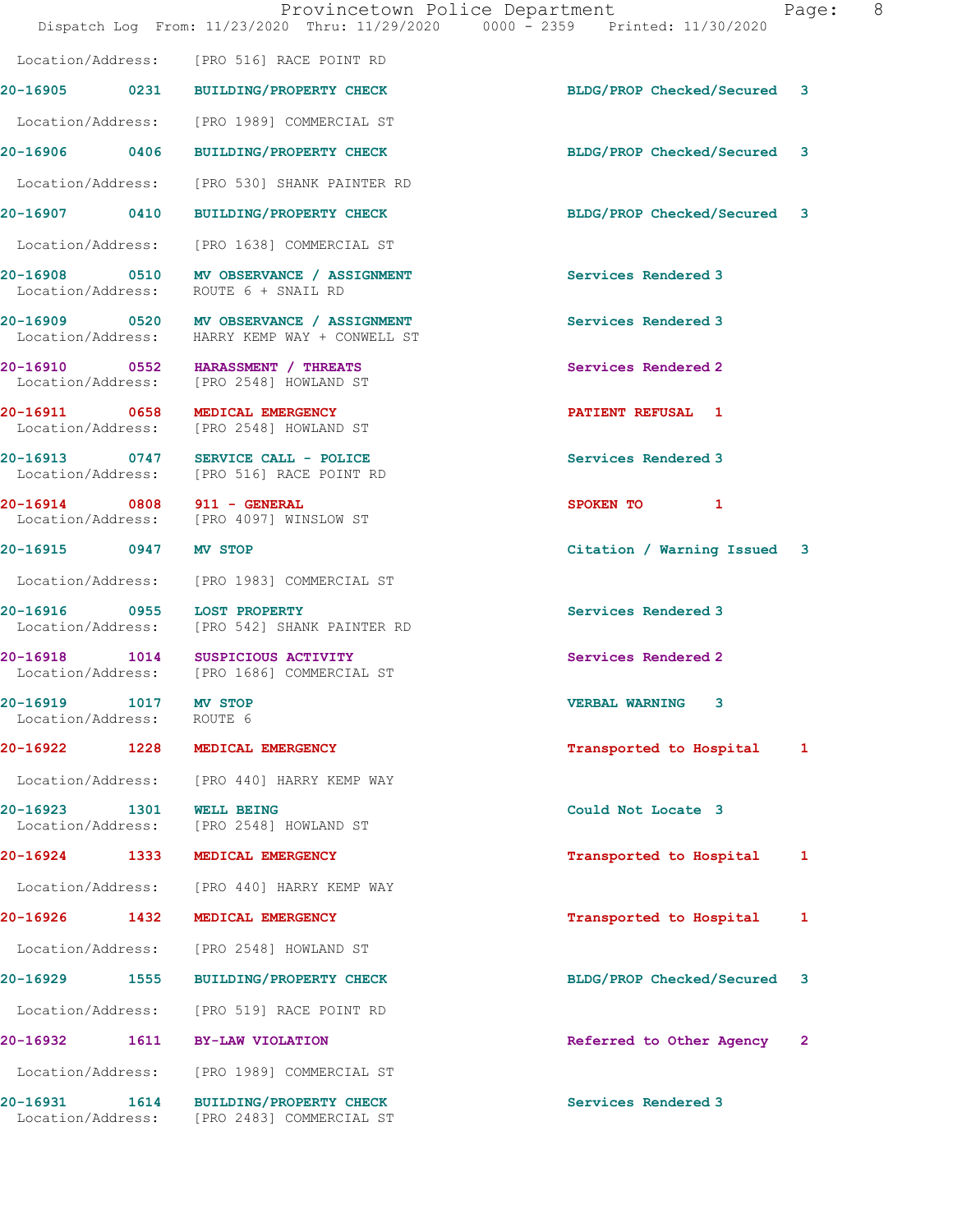|                                   |                                                                                              | Provincetown Police Department<br>Dispatch Log From: 11/23/2020 Thru: 11/29/2020 0000 - 2359 Printed: 11/30/2020 | Page: 9 |
|-----------------------------------|----------------------------------------------------------------------------------------------|------------------------------------------------------------------------------------------------------------------|---------|
|                                   | 20-16933 1632 MV OBSERVANCE / ASSIGNMENT<br>Location/Address: [PRO 3611] CAPTAIN BERTIES WAY | Services Rendered 3                                                                                              |         |
| 20-16934 1640 MV DISABLED         |                                                                                              | Referred to Other Agency 2                                                                                       |         |
|                                   | Location/Address: PROVINCELANDS RD + ROUTE 6                                                 |                                                                                                                  |         |
|                                   | 20-16936 1703 SUSPICIOUS ACTIVITY<br>Location/Address: [PRO 2986] COMMERCIAL ST              | <b>VERBAL WARNING 2</b>                                                                                          |         |
|                                   | 20-16938 1717 911 - GENERAL<br>Location/Address: [PRO 3739] COMMERCIAL ST                    | Services Rendered 1                                                                                              |         |
|                                   | 20-16939 1743 MEDICAL EMERGENCY                                                              | Transported to Hospital 1                                                                                        |         |
|                                   | Location/Address: [PRO 3222] ALDEN ST                                                        |                                                                                                                  |         |
|                                   | 20-16940 1911 BUILDING/PROPERTY CHECK<br>Location/Address: [PRO 525] COMMERCIAL ST           | Services Rendered 3                                                                                              |         |
|                                   | 20-16941 1920 MV OBSERVANCE / ASSIGNMENT<br>Location/Address: [PRO 3430] COMMERCIAL ST       | Services Rendered 3                                                                                              |         |
| 20-16942 1936 MV STOP             | Location/Address: [PRO 2521] ROUTE 6                                                         | <b>VERBAL WARNING 3</b>                                                                                          |         |
|                                   | 20-16943 2021 MV STOP<br>Location/Address: [PRO 536] SHANK PAINTER RD                        | <b>VERBAL WARNING 3</b>                                                                                          |         |
|                                   | 20-16944 2025 BUILDING/PROPERTY CHECK                                                        | BLDG/PROP Checked/Secured 3                                                                                      |         |
|                                   | Location/Address: [PRO 539] SHANK PAINTER RD                                                 |                                                                                                                  |         |
|                                   | 20-16945 2202 BUILDING/PROPERTY CHECK                                                        | BLDG/PROP Checked/Secured 3                                                                                      |         |
|                                   | Location/Address: [PRO 1778] SHANK PAINTER RD                                                |                                                                                                                  |         |
| 20-16946 2258 FOLLOW UP           | Location/Address: [PRO 338] SHANK PAINTER RD                                                 | Could Not Locate 2                                                                                               |         |
|                                   | 20-16947 2312 BUILDING/PROPERTY CHECK<br>Location/Address: [PRO 3259] MACMILLAN WHARF        | Services Rendered 3                                                                                              |         |
| Location/Address: SNAIL RD        | 20-16949 2331 MV OBSERVANCE / ASSIGNMENT                                                     | Services Rendered 3                                                                                              |         |
| For Date: $11/28/2020 -$ Saturday |                                                                                              |                                                                                                                  |         |

| 20-16951<br>0020<br>Location/Address: |      | MV OBSERVANCE / ASSIGNMENT<br>ROUTE 6 + CONWELL ST         | Services Rendered 3         |  |
|---------------------------------------|------|------------------------------------------------------------|-----------------------------|--|
| $20 - 16952$                          | 0024 | <b>BUILDING/PROPERTY CHECK</b>                             | BLDG/PROP Checked/Secured 3 |  |
| Location/Address:                     |      | [PRO 1952] COMMERCIAL ST                                   |                             |  |
| 20-16953                              | 0053 | <b>BUILDING/PROPERTY CHECK</b>                             | BLDG/PROP Checked/Secured 3 |  |
| Location/Address:                     |      | [PRO 3609] COMMERCIAL ST                                   |                             |  |
| $20 - 16954$<br>Location/Address:     | 0108 | <b>BUILDING/PROPERTY CHECK</b><br>[PRO 2540] RACE POINT RD | Services Rendered 3         |  |
| 20-16955<br>Location/Address:         | 0141 | MV OBSERVANCE / ASSIGNMENT<br>[PRO 3746] BRADFORD ST EXT   | Services Rendered 3         |  |
| 20-16956<br>Location/Address:         | 0149 | MV OBSERVANCE / ASSIGNMENT<br>ROUTE 6 + SHANK PAINTER RD   | Services Rendered 3         |  |
| 20-16957                              | 0234 | <b>BUILDING/PROPERTY CHECK</b>                             | BLDG/PROP Checked/Secured 3 |  |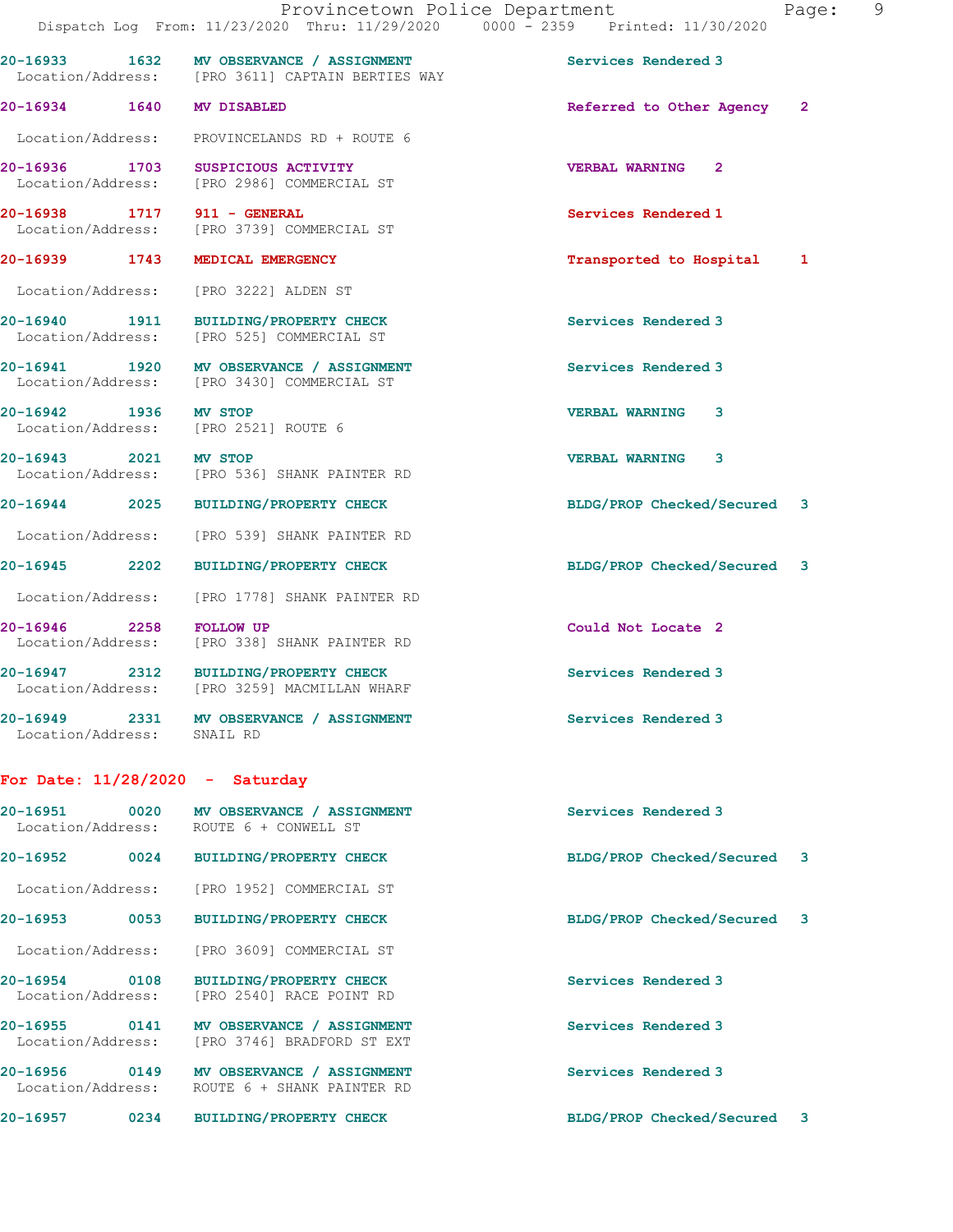Location/Address: [PRO 516] RACE POINT RD

Location/Address: [PRO 1638] COMMERCIAL ST

Location/Address: BRADFORD ST + RYDER ST

Location/Address: SNAIL RD + ROUTE 6

20-16971 1359 911 - GENERAL 120-16971 5 SPOKEN TO 1<br>
Location/Address: FREEMAN ST Location/Address:

20-16977 1656 MV DISABLED Services Rendered 2 Location/Address:

Location/Address: CONWELL ST

For Date: 11/29/2020 - Sunday

20-16959 0309 MV OBSERVANCE / ASSIGNMENT Services Rendered 3

20-16960 0403 BUILDING/PROPERTY CHECK Services Rendered 3<br>
Location/Address: [PRO 2512] JEROME SMITH RD [PRO 2512] JEROME SMITH RD

20-16961 0410 BUILDING/PROPERTY CHECK Services Rendered 3 Location/Address: [PRO 2490] PROVINCELANDS RD

20-16962 0521 MV OBSERVANCE / ASSIGNMENT Services Rendered 3

20-16963 0542 MV OBSERVANCE / ASSIGNMENT Services Rendered 3 ROUTE 6 + HOWLAND ST

Location/Address: [PRO 99] COMMERCIAL ST

20-16964 0730 SERVICE CALL - POLICE (2001) Services Rendered 3<br>
Location/Address: [PRO 516] RACE POINT RD [PRO 516] RACE POINT RD

20-16966 0838 MV STOP VERBAL WARNING 3 Location/Address: [PRO 537] SHANK PAINTER RD

20-16968 1113 LOST PROPERTY **1200 Services Rendered** 3 Location/Address: [PRO 542] SHANK PAINTER RD

20-16970 1305 PARK, WALK & TALK Services Rendered 3 Location/Address: [PRO 3296] SHANK PAINTER RD

20-16972 1530 BUILDING/PROPERTY CHECK Services Rendered 3 Location/Address: [PRO 2540] RACE POINT RD

Location/Address: [PRO 1227] RACE RD

20-16975 1625 BUILDING/PROPERTY CHECK Services Rendered 3<br>
Location/Address: [PRO 3430] COMMERCIAL ST [PRO 3430] COMMERCIAL ST

Location/Address: [PRO 440] HARRY KEMP WAY

20-16978 1712 MV STOP VERBAL WARNING 3 Location/Address: [PRO 537] SHANK PAINTER RD

20-16982 2051 ASSIST CITIZEN 2001 2002 2005 2006 2010 3 Location/Address: [PRO 3670] SHANK PAINTER RD

20-16981 2052 MV OBSERVANCE / ASSIGNMENT Services Rendered 3

20-16983 2147 MV OBSERVANCE / ASSIGNMENT Services Rendered 3 Location/Address: PRINCE ST + BRADFORD ST

20-16958 0254 BUILDING/PROPERTY CHECK BLDG/PROP Checked/Secured 3

20-16965 0618 BUILDING/PROPERTY CHECK BLDG/PROP Checked/Secured 3

20-16974 1609 ALARM - GENERAL 1988 1989 No Action Required 1

20-16976 1654 MEDICAL EMERGENCY Transported to Hospital 1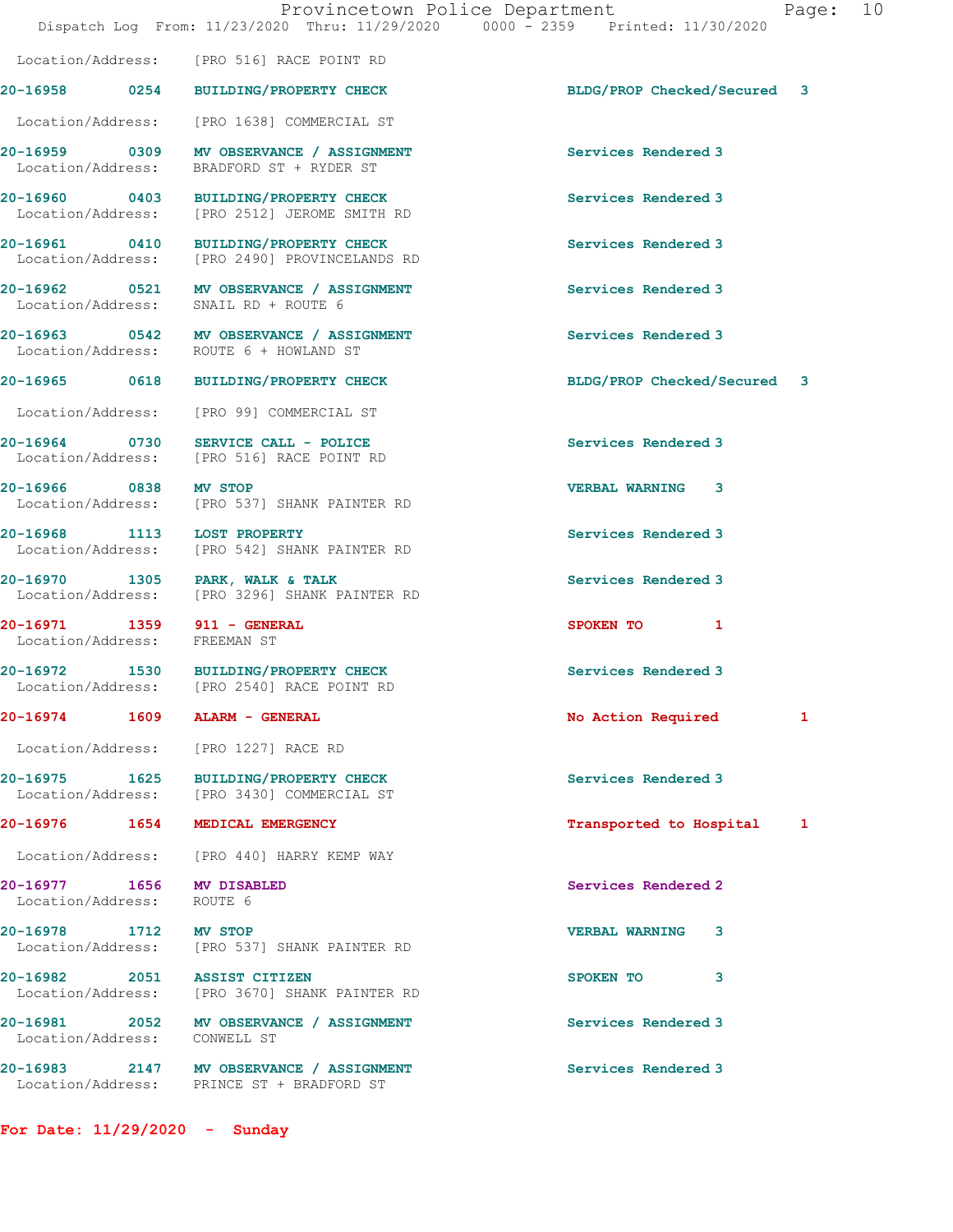| 20-16985                           | 0015 | <b>BUILDING/PROPERTY CHECK</b>                                                   | BLDG/PROP Checked/Secured   | 3              |
|------------------------------------|------|----------------------------------------------------------------------------------|-----------------------------|----------------|
| Location/Address:                  |      | [PRO 175] COMMERCIAL ST                                                          |                             |                |
| 20-16986 0023                      |      | <b>BUILDING/PROPERTY CHECK</b>                                                   | BLDG/PROP Checked/Secured   | 3              |
| Location/Address:                  |      | [PRO 182] COMMERCIAL ST                                                          |                             |                |
| 20-16987 0046<br>Location/Address: |      | MV OBSERVANCE / ASSIGNMENT<br>[PRO 595] BRADFORD ST                              | Services Rendered 3         |                |
| 20-16989 0144<br>Location/Address: |      | <b>BUILDING/PROPERTY CHECK</b><br>[PRO 2494] BRADFORD ST                         | Services Rendered 3         |                |
| 20-16990 0200                      |      | <b>BUILDING/PROPERTY CHECK</b>                                                   | BLDG/PROP Checked/Secured 3 |                |
| Location/Address:                  |      | [PRO 379] COMMERCIAL ST                                                          |                             |                |
| 20-16991 0226<br>Location/Address: |      | <b>BUILDING/PROPERTY CHECK</b><br>[PRO 3259] MACMILLAN WHARF                     | Services Rendered 3         |                |
| 20-16992 0255                      |      | MEDICAL EMERGENCY<br>Location/Address: [PRO 1016] NELSON AVE                     | Services Rendered 1         |                |
| 20-16993 0424                      |      | <b>BUILDING/PROPERTY CHECK</b>                                                   | BLDG/PROP Checked/Secured   | 3              |
| Location/Address:                  |      | [PRO 545] SHANK PAINTER RD                                                       |                             |                |
| 20-16994                           | 0428 | <b>BUILDING/PROPERTY CHECK</b>                                                   | BLDG/PROP Checked/Secured 3 |                |
| Location/Address:                  |      | [PRO 1778] SHANK PAINTER RD                                                      |                             |                |
| 20-16995 0432<br>Location/Address: |      | MV OBSERVANCE / ASSIGNMENT<br>SHANK PAINTER RD + JEROME SMITH RD                 | Services Rendered 3         |                |
| 20-16996 0510                      |      | ALARM - FIRE<br>Location/Address: [PRO 2] ALDEN ST                               | False Alarm 1               |                |
| 20-16997 0522                      |      | MV OBSERVANCE / ASSIGNMENT<br>Location/Address: HOWLAND ST + BRADFORD ST         | Services Rendered 3         |                |
| Location/Address:                  |      | 20-16998 0557 BUILDING/PROPERTY CHECK<br>[PRO 2490] PROVINCELANDS RD             | Services Rendered 3         |                |
| 20-17000 0727<br>Location/Address: |      | MV OBSERVANCE / ASSIGNMENT<br>RYDER ST + BRADFORD ST                             | Services Rendered 3         |                |
|                                    |      | 20-16999 0730 SERVICE CALL - POLICE<br>Location/Address: [PRO 516] RACE POINT RD | Services Rendered 3         |                |
|                                    |      | 20-17001 0747 BUILDING/PROPERTY CHECK                                            | BLDG/PROP Checked/Secured 3 |                |
|                                    |      | Location/Address: [PRO 4132] CAPTAIN BERTIES WAY                                 |                             |                |
|                                    |      | 20-17002 0803 BUILDING/PROPERTY CHECK<br>Location/Address: [PRO 94] BRADFORD ST  | Services Rendered 3         |                |
| 20-17004 0845 MV STOP              |      | Location/Address: ROUTE 6 + SNAIL RD                                             | <b>VERBAL WARNING</b><br>3. |                |
| 20-17006 0900 MV STOP              |      | Location/Address: [PRO 539] SHANK PAINTER RD                                     | <b>VERBAL WARNING</b><br>3  |                |
| 20-17009 1053 HAZARDS              |      |                                                                                  | Referred to Other Agency    | $\overline{2}$ |
|                                    |      | Location/Address: [PRO 2490] PROVINCELANDS RD                                    |                             |                |
| 20-17008                           | 1054 | <b>BUILDING/PROPERTY CHECK</b>                                                   | Services Rendered 3         |                |

Location/Address: [PRO 3317] CEMETERY RD